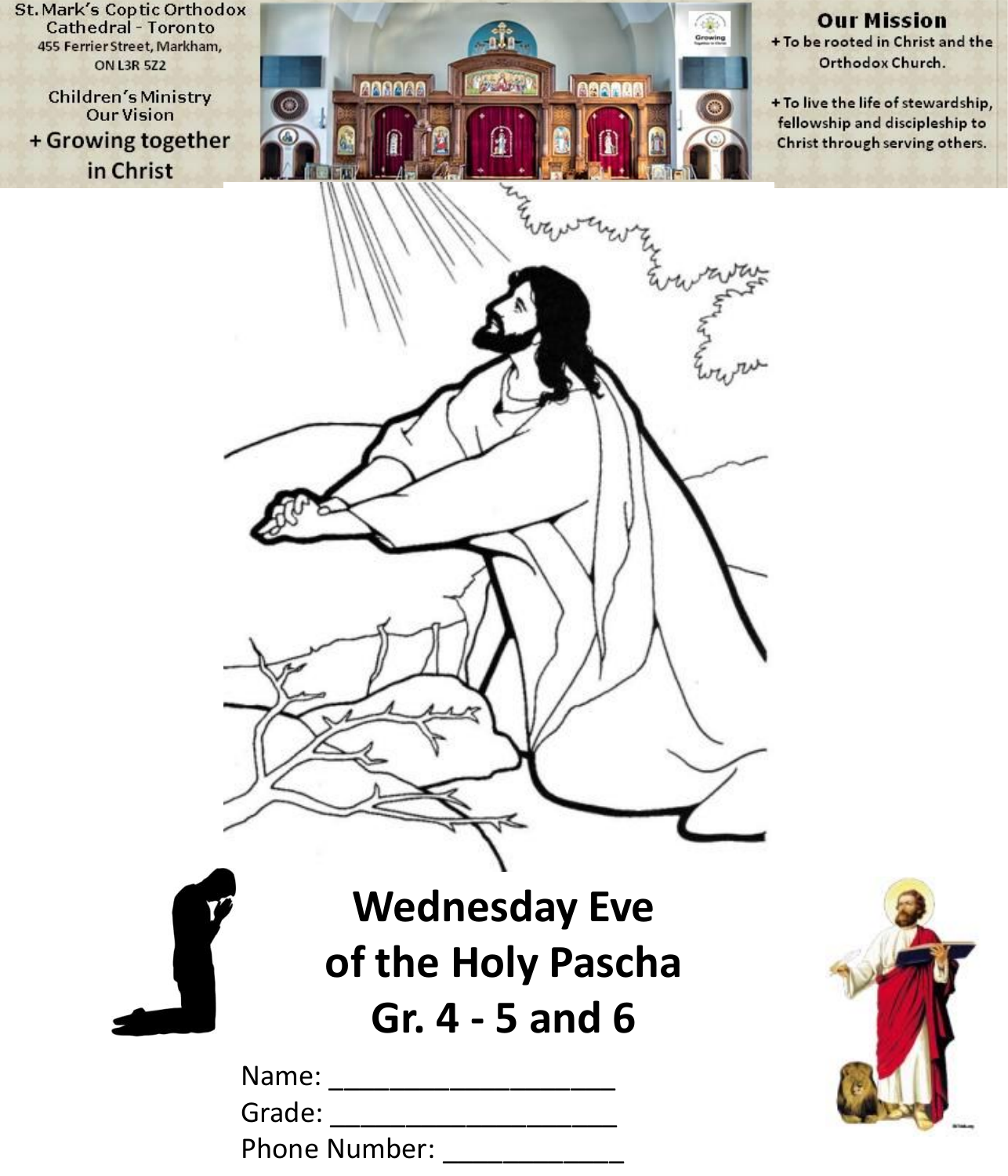#### **The Reading and the Events**

#### *Main events:*

*In this day, we read of the extreme love of Mary who anointed Jesus with an expensive perfume. At the same time, we witness the betrayal of Judas the Iscariot to His Lord.* 

*The church teaches us that the Lord gave His parables of the marriage, the vine dressers, and the virgins. He showed the reward of the watchful people and the punishment of the unready ones. Judas Iscariot went to the chief priests to discuss how to hand the Lord Jesus to them. They had given a command that if any one knew where He was, he should report it, that they might seized Him.*

#### *Wednesday: Day of love and batrayal*

*Fill in the missing space by using the words below.*

The Lord spends the day in---------. He left the temple on Tuesday evening with no intent of coming --------------. On Tuesday, Jesus said to the Jews "your ------------is left unto you desolate. For I say unto you ye shall not see me henceforth, till ye shall say '----------------is he that cometh in the name of the Lord'" (Matt. 23:38,39). Both Matthew 26:6-13 and Mark 14:3-9 tell us about the a costly ----------------that was spread on Jesus head. The betrayal of ------------- the Iscariot, including his agreement with the chief ----------- on the price he would get, is narrated in the four gospels, (Matt. 16:14), (Mark 14:10,11), (Luke 12:3-6) and (John 13:1-3).



Blessed - Bethany - priests - back – Judas- perfumed - house-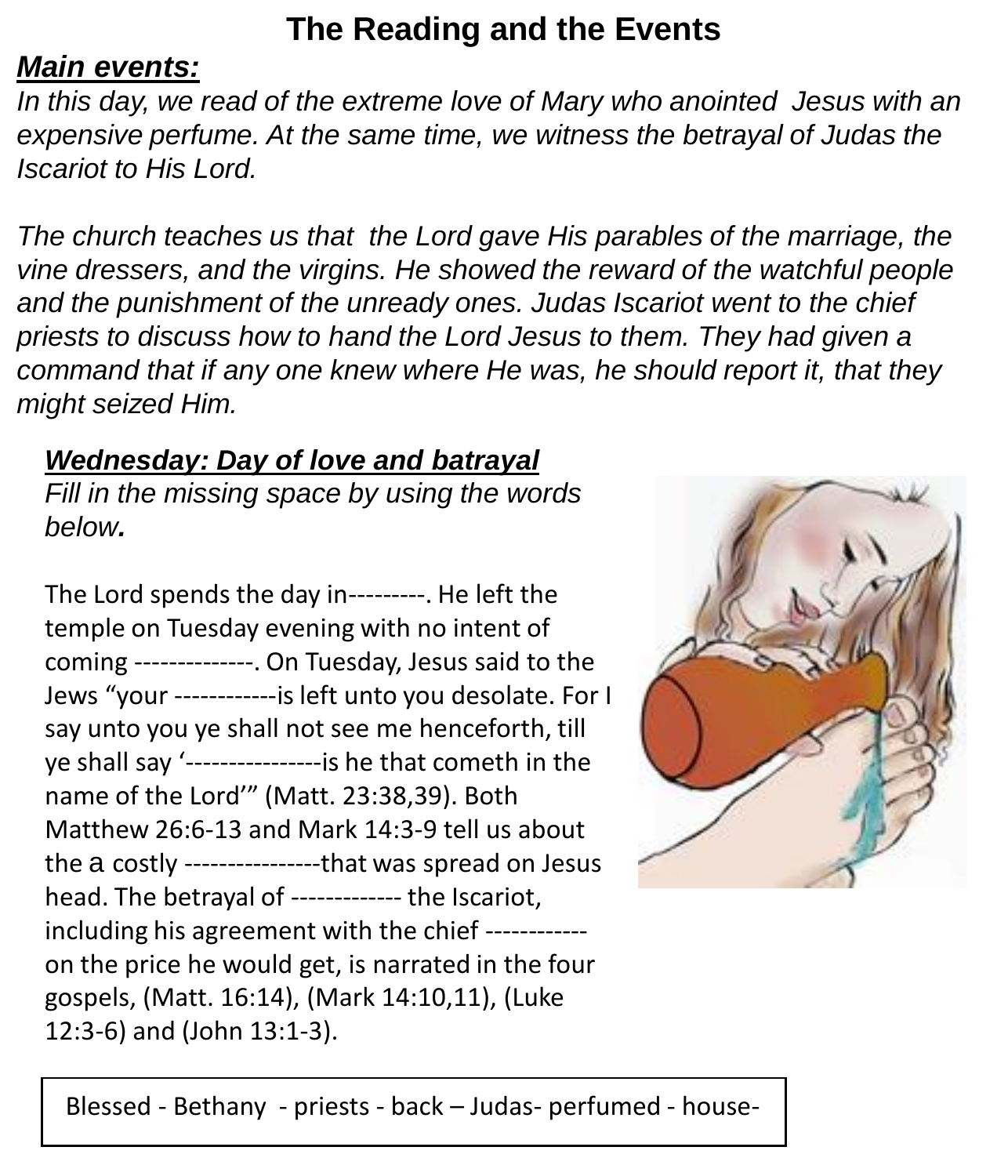#### **Wednesday Eve Questions**

#### **First hour**

**+** *Prophecies: Again the \_\_\_\_\_ of the Lord \_\_\_\_\_\_\_\_ to me saying. 'Son of \_\_\_\_\_\_\_\_, behold, the house of \_\_\_\_\_\_ is mixed before Me – they are altogether \_\_\_\_\_\_\_\_. (Ezekiel 22:17-22)*

**+** *Psalm: You are my \_\_\_\_\_\_\_, I will sing to \_\_\_\_\_\_ for You, O God are my \_\_\_\_\_\_\_\_\_\_\_ You are my mercy, . (Psalms 58:13-14)*

**+** *Gospel: "The kingdom of heaven is like a certain \_\_\_\_\_\_\_\_ who arranged a \_\_\_\_\_\_\_\_ for his son, And sent out his servants to \_\_\_\_\_\_\_ those who were invited to the \_\_\_\_\_\_\_\_\_ and they were not \_\_\_\_\_\_\_\_ to come.."(Matthew 22:1 –14; )*

#### **Third hour**

**+** *Prophecies: Take away from Me the \_\_\_\_\_\_\_ of your songs, for I will not \_\_\_\_\_\_\_\_ your musical instruments. (Amos 5:18-27)*

**+** *Psalm: Blessed is he whom You \_\_\_\_\_\_\_\_\_ and help; he shall \_\_\_\_\_\_\_\_\_ in Your courts. Holy is Your \_\_\_\_\_\_\_\_\_ wondrous in \_\_\_\_\_\_\_\_\_\_\_\_\_. Alleluia. (Psalms 64:4, 5)*

**+** *Gospel: Therefore you also be \_\_\_\_\_\_\_\_\_\_\_, for the Son of Man is \_\_\_\_\_\_\_\_\_\_\_ at an \_\_\_\_\_\_\_\_\_\_ you do not \_\_\_\_\_\_\_\_\_\_\_. "Who is then faithful and \_\_\_\_\_\_\_\_\_servant, whom his \_\_\_\_\_\_\_\_\_ made ruler over his household, to give them \_\_\_\_\_\_\_\_ in due seasons? (Matthew 24:36:51)*

#### **Sixth hour**

**+ Prophecies:** .Then you shall say to them, Because your fathers Me, says the Lord, For they went after foreign example and they served and **them.** They forsook and did not \_\_\_\_\_\_\_\_ My law. (Jeremiah 13:9, 16: 9:13)

**+ Psalm:** Hear my \_\_\_\_\_\_\_ O Lord and let my \_\_\_\_\_\_\_ come to You. In the day when I shall see the poor You, see the me quickly, Alleluia. (Psalms 101:1-2)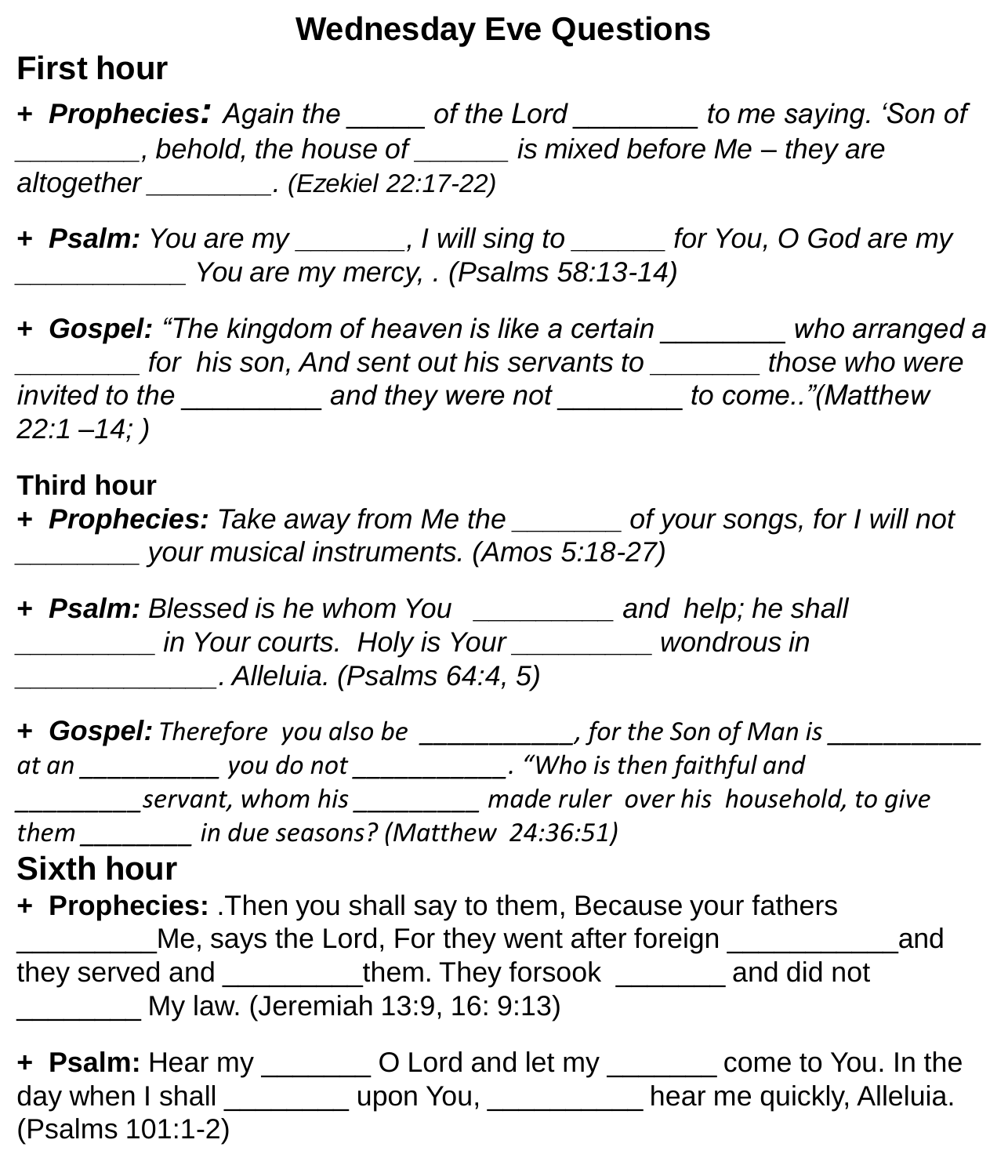**+ Gospel:** "Then the kingdom of heaven shall be likened to \_\_\_\_\_\_\_ virgins who took their \_\_\_\_\_\_\_\_\_\_\_\_ and went out to meet the \_\_\_\_\_\_\_\_\_\_\_\_\_\_. Now five of them were \_\_\_\_\_\_\_\_\_\_\_ and five were foolish. (Matthew 25: 1-13 )

#### **Ninth hour**

**+ Prophecies**: All their evil in the \_\_\_\_\_\_\_\_\_ , for there hated them. Because of their \_\_\_\_\_\_\_\_\_ practices, I will cast them out of My \_\_\_\_\_\_\_\_\_\_\_, I will not love them anymore, all their princes are \_\_\_\_\_\_\_\_\_\_\_\_\_\_\_\_\_\_\_\_. (Hosea 9:14- 10:2)

**+ Psalm**: Deliver My soul from the \_\_\_\_\_\_\_\_\_\_\_; My only begotten from the hand of the \_\_\_\_\_\_\_\_. (Psalms 21: 19-20)

**+ Gospel**: Woe to you, scribes and Pharisees, hypocrites! Because you build the \_\_\_\_\_\_\_\_\_\_\_\_ of the \_\_\_\_\_\_\_\_\_\_ and adorn the monuments of the righteous, and say if we had lived in the \_\_\_\_\_\_\_\_\_\_ of our fathers, we would not have been partakers with them in the \_\_\_\_\_\_ of the prophets.(Matthew 23: 29- 36)

#### **Eleventh hour**

**+ Prophecies**: For wisdom moves from one place to \_\_\_\_\_\_ more easily than \_\_\_\_\_\_\_\_\_ itself, And because of her \_\_\_\_\_\_\_\_\_\_\_ , she penetrates all \_\_\_\_\_\_\_\_. So she is the exhalation of the power of \_\_\_\_\_\_\_ and emanation of the pure \_\_\_\_\_\_ of the Almighty. (Wisdom of Solomon 7:24-30)

**+ Psalm:** Have \_\_\_\_\_\_\_\_\_\_\_\_ on me, o God, have mercy on me; for my soul \_\_\_\_\_\_\_\_\_\_\_ inYou and in the shadow of Your \_\_\_\_\_\_ I will hope.. (Psalms 56: 1)

**+ Gospel:."** Now both the chief priests and the Pharisees had given a \_\_\_\_\_\_\_\_\_\_\_\_, that if anyone \_\_\_\_\_\_\_\_where He was, he should \_\_\_\_\_\_\_\_\_\_it, that they might \_\_\_\_\_\_\_\_\_\_\_ Him!"(John 11: 55-57 )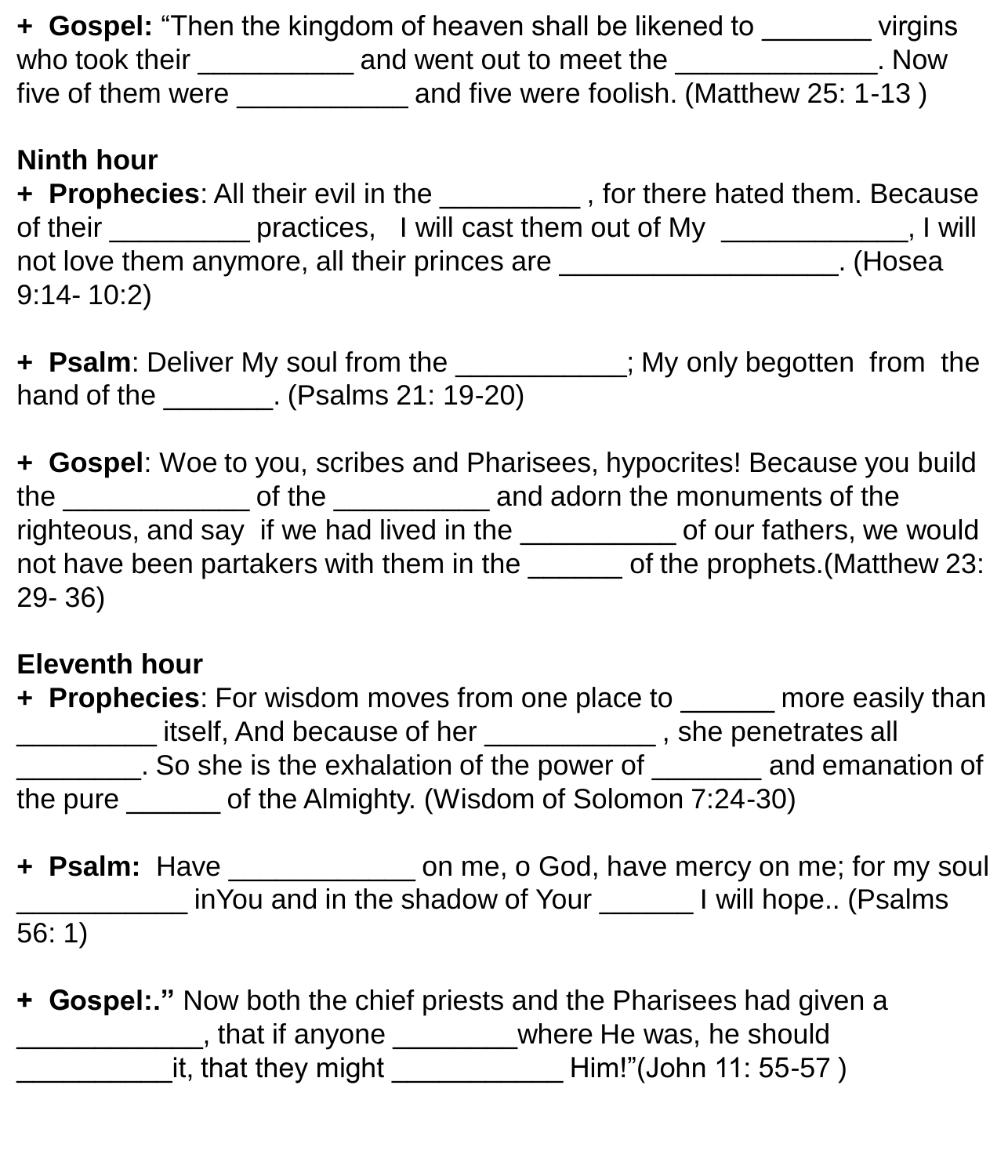# Give Me Oil in My Lamp

Therefore keep watch, because you do not know the day or the hour. Matthew 25:13 (NIV)

Choose the word that best matches the definition. Answers can be found in Matthew 25:1-13 (NIV)



- Ceremony in which a man and a woman are married.  $\blacksquare$ A. wise B. wedding C. oil D. lamps
- **Where God lives**  $2.$ A. watch B. come C. heaven D. lamps
- Devices used to produce light  $3.$ A. lamps B. asleep C. banquet D. foolish
- Not awake  $\overline{4}$ A. asleep B. heaven C. oil D. lamps
- $5.$ Made a sound like a bell A. rang B. asleep C. lamps D. oil
- A feast or meal held in recognition of some person or occasion 6. A. come B. midnight C. wedding D. banquet
- To arrive at a particular place; the opposite of go 7. A. door B. come C. midnight D. heaven
- To observe or look at something 8. A. wise B. midnight C. watch D. wedding
- 9. Someone who has good judgment and makes good decisions is

A. watch B. wise C. rang D. door

10. Someone who does not use good judgment is A. asleep B. oil C. midnight D. foolish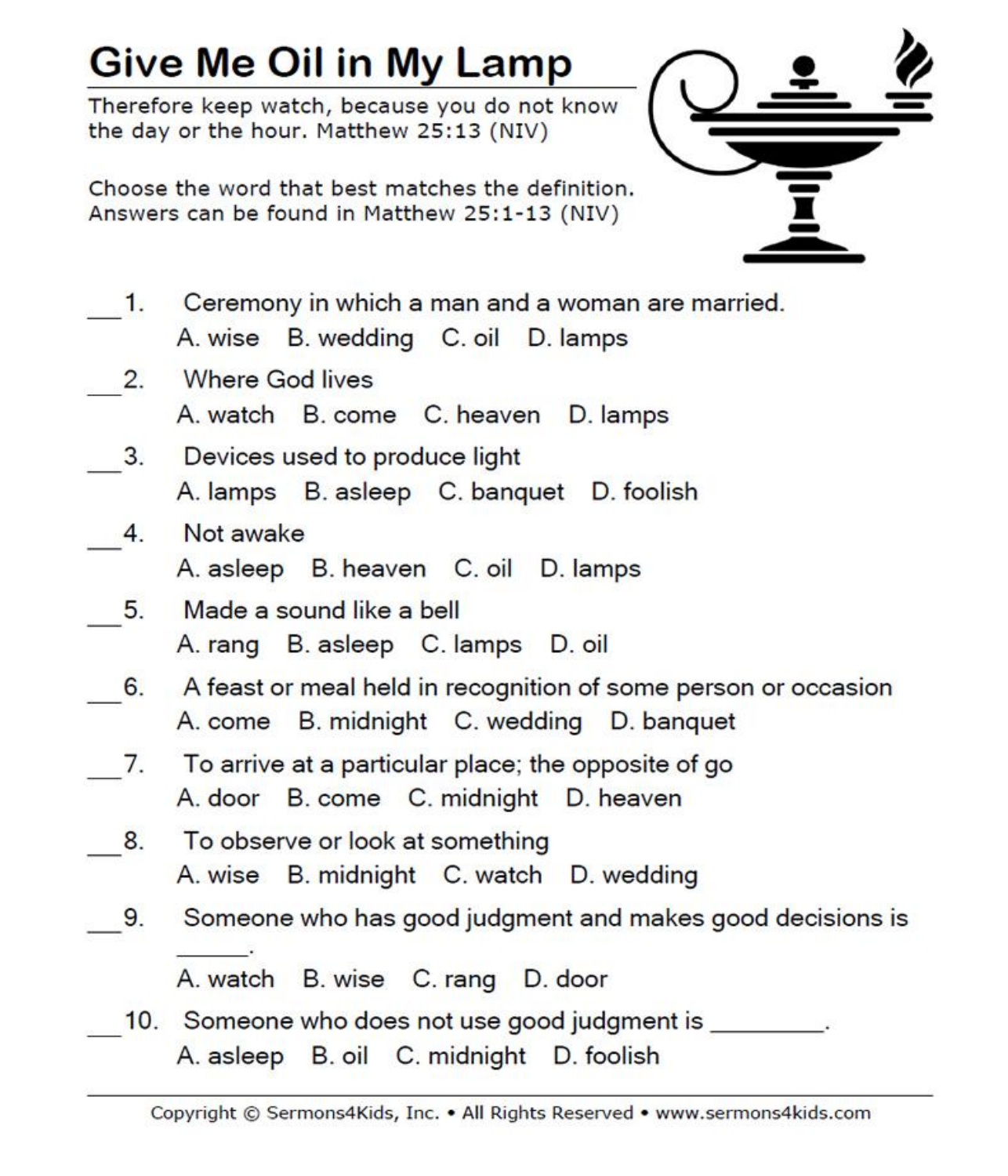*+Prayer: My Lord and Savior Jesus Christ, how Glorious will the day of Your Second Coming be. I can't wait to see You coming on the clouds, surrounded by Your angels. Help Me, O Lord to be always prepared for that day when You take me to live with You forever.*

*+Meditation: Take the time to think about the things that you can do to be always prepared for the glorious day of the Lord.*

*\_\_\_\_\_\_\_\_\_\_\_\_\_\_\_\_\_\_\_\_\_\_\_\_\_\_\_\_\_\_\_\_\_\_\_\_\_*

*\_\_\_\_\_\_\_\_\_\_\_\_\_\_\_\_\_\_\_\_\_\_\_\_\_\_\_\_\_\_\_\_\_\_\_\_\_*

*\_\_\_\_\_\_\_\_\_\_\_\_\_\_\_\_\_\_\_\_\_\_\_\_\_\_\_\_\_\_\_\_\_\_\_\_\_*

**+Memorization:** *Our savior Jesus Christ promised us that He will come again to take us all with Him. On that day we will hear Him saying: "Come, you blessed of My Father, inherit the kingdom prepared for you from the foundation of the world". (Matthew 25:34)*

*+Prayer: My Lord and Savior Jesus Christ, Judas betrayed You for the love of money. Help me O Lord to love You more than anything in the world.*

*+ Meditation: Although Judas Iscariot was one of the 12 disciples, he still fell into temptation. Do you pray that you do not fall into temptation that would lead you away from your Savior? Can you remember the part that mentions that in the Lord's Prayer?*

*\_\_\_\_\_\_\_\_\_\_\_\_\_\_\_\_\_\_\_\_\_\_\_\_\_\_\_\_\_\_\_\_\_\_\_\_\_*

*\_\_\_\_\_\_\_\_\_\_\_\_\_\_\_\_\_\_\_\_\_\_\_\_\_\_\_\_\_\_\_\_\_\_\_\_\_*

*+Memorization: Judas betrayed Jesus for 30 pieces of silver. The Bible warns us from the love of money: (memorize the verse) "For the love of money is a root of all kinds of evil" (1 Timothy 6:10)*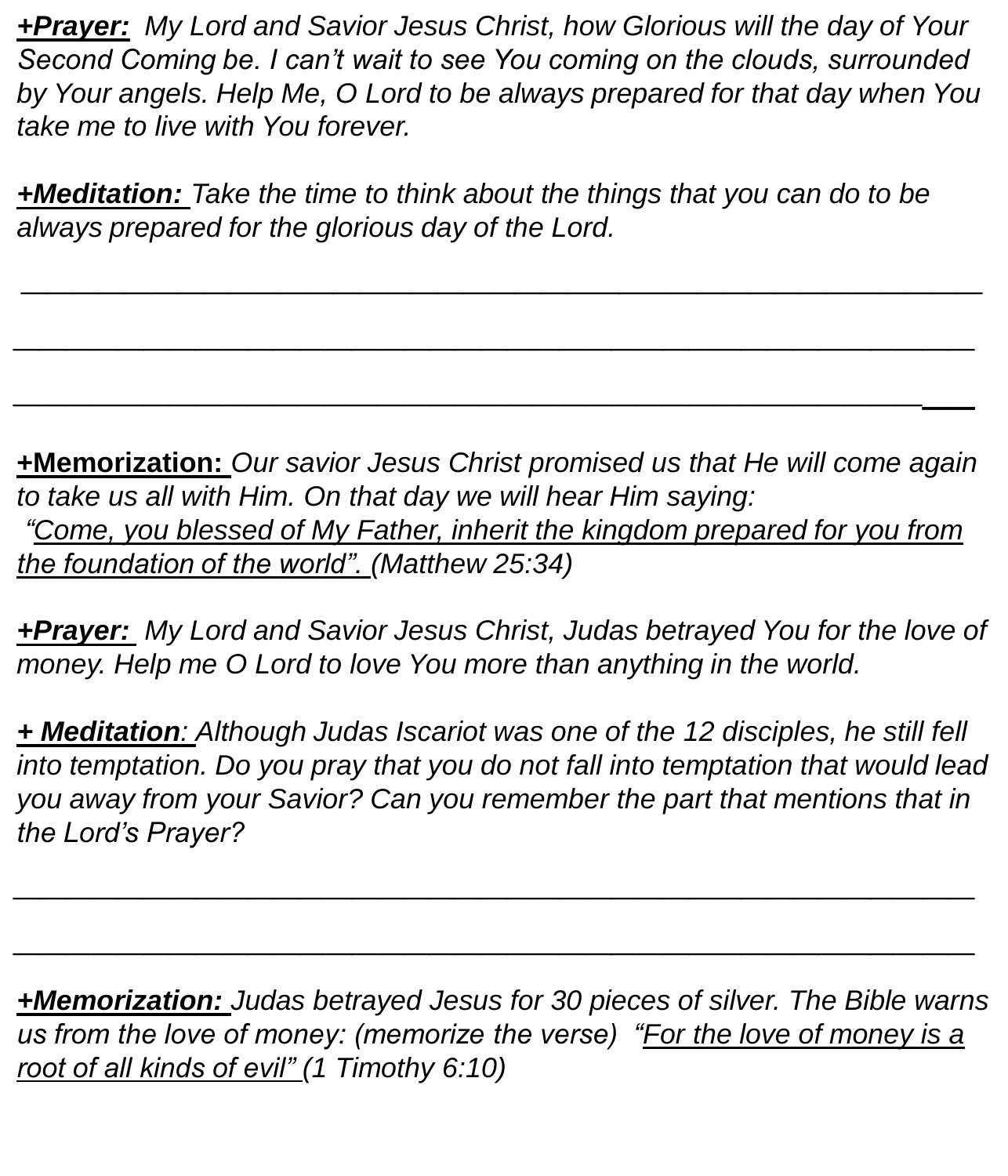# **Jesus Anointed at Bethany**

Then Mary took about a pint of pure nard, an expensive perfume; she poured it on Jesus' feet and wiped his feet with her hair. John 12:3 (NIV)



The puzzle is based on John 12:1-8 (NIV).

|   |     | C T E X P E N S I V E Z J S J |  |                           |  |  |  |      |     |     |  |
|---|-----|-------------------------------|--|---------------------------|--|--|--|------|-----|-----|--|
| F | R   |                               |  | A G R A N C E N M R       |  |  |  | U    | D   | – V |  |
|   | D F |                               |  | E E T V S J V W O J       |  |  |  | DJ.  |     | Ι   |  |
|   |     | B Z B U M T B C Y O K G A K   |  |                           |  |  |  |      |     | P   |  |
|   |     | W V X N F T T S P T A K S H   |  |                           |  |  |  |      |     | - L |  |
| В | E.  |                               |  | T R A Y E D X F Y P O Q   |  |  |  |      |     | J   |  |
|   |     | F A Q M M B H O A Z H A       |  |                           |  |  |  | H    | - H | Е   |  |
| O | Ι.  | D                             |  | L A P O U R E D S P O     |  |  |  |      |     | - S |  |
| Т |     | K L X A R E N D Y E S E U     |  |                           |  |  |  |      |     | U   |  |
| м | H.  |                               |  | A L N Z Y R E P R O R S S |  |  |  |      |     |     |  |
| м | A   |                               |  | A M E W A D A R R V F E   |  |  |  |      |     | C   |  |
| U |     | OR.                           |  | ITDIRDI                   |  |  |  | UEUC |     | K   |  |
|   | IVN |                               |  | T R U U P U S S R         |  |  |  | M    | -F  | H   |  |
|   |     | R H C E H B H Y E S D E E G   |  |                           |  |  |  |      |     | B   |  |
|   |     | T I W V Y A A G K D W I       |  |                           |  |  |  |      | D G | R   |  |

| wiped     | house     | perfume | Passover | poor   |
|-----------|-----------|---------|----------|--------|
| Lazarus   | fragrance | dead    | money    | feet   |
| raised    | Judas     | hair    | Jesus    | filled |
| expensive | betraved  | poured  | Mary     | Martha |